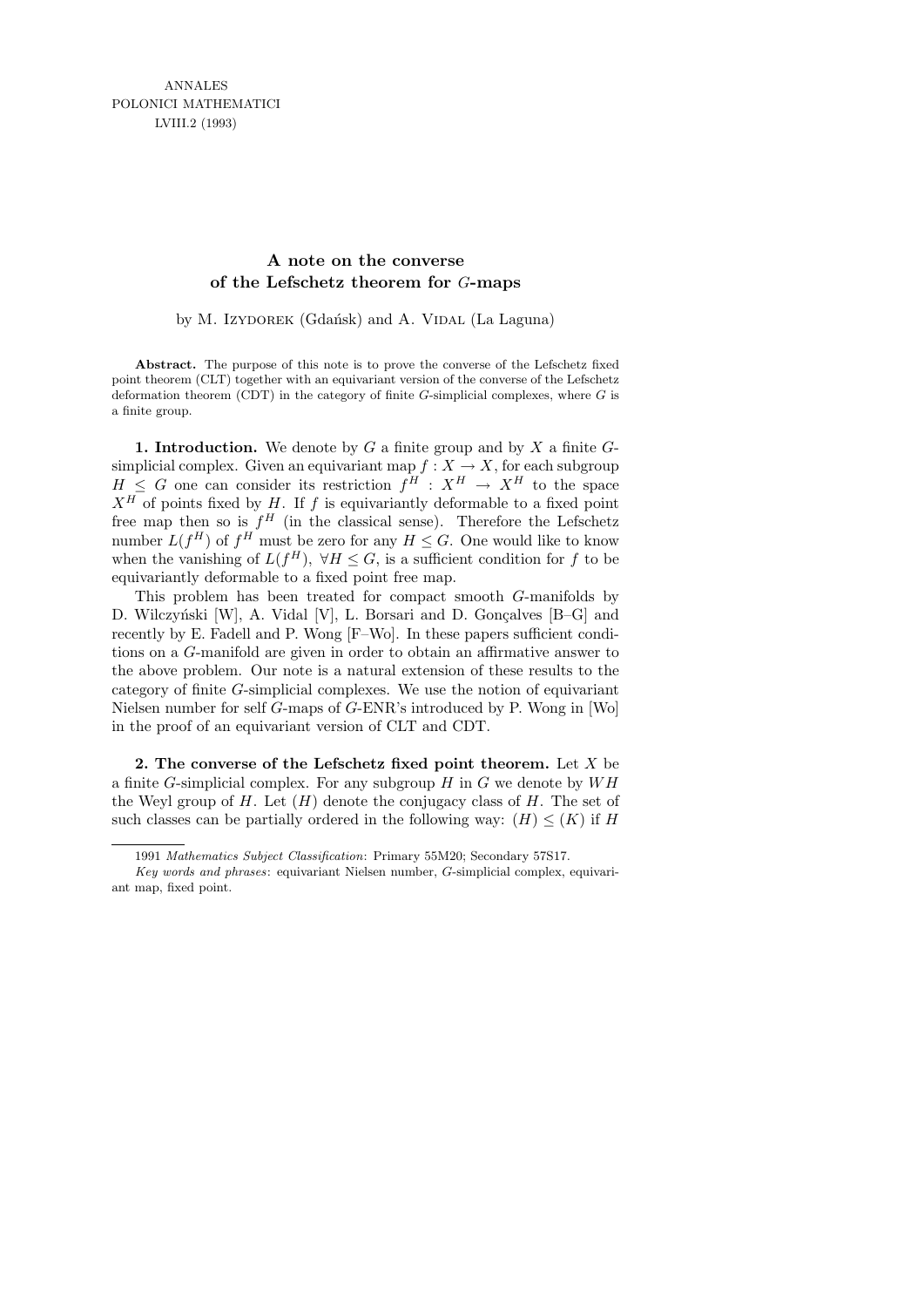is subconjugate to  $K$ , that is,  $H$  is conjugate to some subgroup of  $K$ . Given  $x \in X$ , the *isotropy group*  $G_x$  of x is defined by  $G_x = \{g \in G : gx = x\}.$ An isotropy class  $(H)$  is said to be an *isotropy type* of X provided there is an  $x \in X$  such that  $(G_x) = (H)$ . Let  $\{(H_i)\}\$ ,  $i = 1, \ldots, k$ , denote the set of all isotropy types of X. We can choose the numbering so that  $(H_i) \leq (H_i)$ implies  $i \leq j$ . This induces a filtration of G-complexes  $X_0 \subset X_1 \subset \ldots$ ...  $\subset X_k = X$ , where  $X_i = \{x \in X : (G_x) = (H_j), j \leq i\}$  and  $X_0 = \emptyset$ . Clearly, each equivariant map  $f : X \to X$  preserves the filtration, i.e.,  $f(X_i) \subset X_i, i = 0, 1, \ldots, k.$  We will denote by  $f_i$  the restriction  $f_{|X_i}$ . Associated with f there is a family of  $WH_i$ -equivariant maps  $f^{H_i}: X^{H_i} \to$  $X^{H_i}$ , where  $X^{H_i} = \{x \in X : H_i \subset G_x\}$  and  $f^{H_i} = f_{|X^{H_i}}$ . We say that a connected finite simplicial complex  $X$  is of type  $S$  if the dimension of  $X$  is at least 3 and if for all 0- and 1-simplices  $\sigma$ , the link  $lk(\sigma, X)$  is connected. A finite G-simplicial complex  $X$  is said to satisfy the *equivariant Shi condition* if every connected component of  $X^H$  is of type S for every isotropy type  $(H)$  of X.

THEOREM 2.1 (CLT). Let X be a finite G-simplicial complex satisfying the equivariant Shi condition such that  $X^{H_i}$  is simply connected and  $X^{H_i}$  –  $X_{i-1}$  is connected for  $i = 1, \ldots, k$ . Then for any G-map  $f : X \to X$  with all Lefschetz numbers  $L(f^{H_i}) = 0$  there is a map  $f'$  equivariantly homotopic to f which is fixed point free.

Notice that if  $G$  acts trivially on  $X$  we have the classical theorem (VIII, D, in  $[B]$ ). The construction of  $f'$  proceeds by induction on isotropy types on  $X$ , starting from the maximal type. We will need the following two lemmas.

LEMMA 2.2. Let  $(Y, A)$  be a finite pair of G-simplicial complexes. Let  $f: Y \to Y$  be a G-map such that the restriction  $f_{|A}: A \to Y$  is equivariantly deformable to a fixed point free map. Then there exist a closed invariant neighborhood N of A and a G-homotopy  $S: Y \times I \rightarrow Y$  such that  $S_0 = f$ and  $Fix(S_1) \subset Y - N$ .

P r o o f. Let  $F: A \times I \to Y$  be an equivariant homotopy of  $f_{|A}$  to a fixed point free map. Since the inclusion  $A \hookrightarrow Y$  is a G-cofibration, F can be extended to a G-homotopy  $S: Y \times I \to Y$  with  $S_0 = f$ . The assertion of the lemma follows directly from the fact that  $Fix(S_1) \subset Y - A$  is compact.  $\blacksquare$ 

LEMMA 2.3 (Inductive step). Let  $(Y, A)$  be a finite pair of G-simplicial complexes such that Y is a simply connected space of type S and Y − A is a connected free G-space. Let  $f: Y \to Y$  be as in Lemma 2.2. Then  $L(f) = 0$ implies  $f$  is equivariantly deformable (relative to  $A$ ) to a fixed point free map.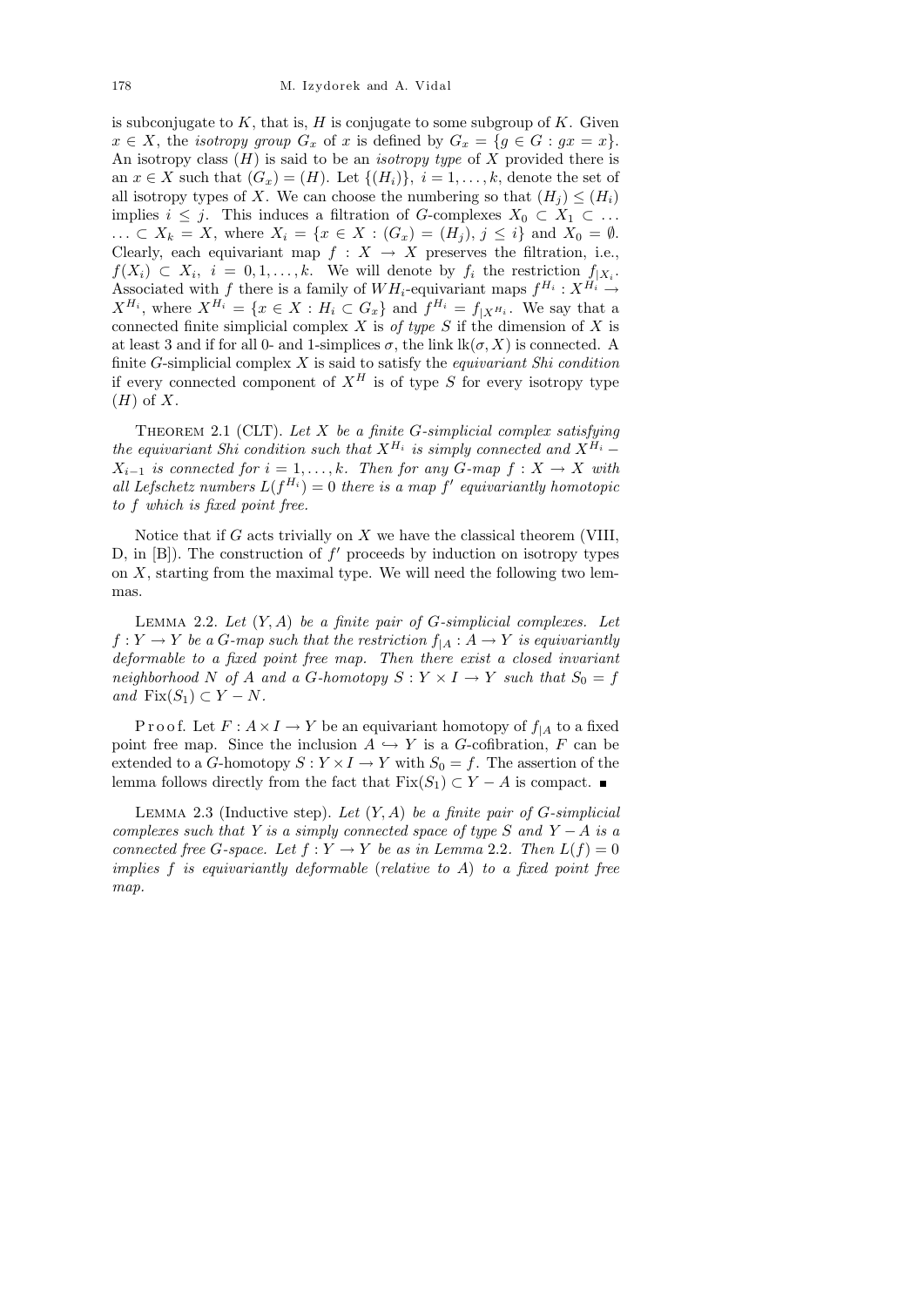P r o o f. By Lemma 2.2 we can assume that  $Fix(f)$  lies in  $Y - N$  for some closed invariant neighborhood N of A. Now, for  $U = f^{-1}(Y - N)$  we have a map  $f_{|U}: U \to Y$  satisfying all the assumptions of Prop. 4.2 of [Wo]. Thus there exist a G-simplicial complex  $Z \subset U$  with  $Fix(f) \subset \text{int } Z$  and a G-homotopy  $T: U \times I \to Y$  (relative to  $U - \text{int } Z$ ) such that  $T_0 = f_{|U|}$  and  $Fix(T_1)$  is a finite set. This homotopy can be extended to the whole space by f and the extension will also be denoted by T. Notice that  $Fix(T_{1|U}) =$ Fix $(T_1)$ . Since Y is simply connected  $T_1$  has exactly one Nielsen fixed point class. Moreover, as  $Y - A$  is connected we also have an equivariant Nielsen class and this class is nonessential since  $L(f) = 0$ . Corollary 5.7 of [Wo] completes the proof.

P roof of Theorem 2.1. We proceed by induction on isotropy types on X, starting from the maximal type. Suppose that  $h : X \to X$  is a G-map equivariantly homotopic to f such that  $h_{i-1}: X_{i-1} \to X_{i-1}$  is fixed point free. Putting  $Y = X^{H_i}$ ,  $A = X^{H_i} \cap X_{i-1}$  and  $G = WH_i$  we deduce, by Lemma 2.3, that  $h_{|X^{H_i}}$  is  $WH_i$ -homotopic relative to  $X^{H_i} \cap X_{i-1}$  to a fixed point free map. Denote this  $WH_i$ -homotopy of  $h_{|X^{H_i}}$  by  $h_t^{H_i}$ . We extend it to a G-homotopy  $h_t: X_i \to X_i$  by the formula  $h_t(y) := gh_t^{H_i} g^{-1}y$ ,  $G_y = gH_i g^{-1}$ . Clearly  $h_1$  is fixed point free. Since  $X_i \hookrightarrow X$  is a G-cofibration the map  $\varphi: X \cup X_i \times I \to X$  given by  $\varphi(x, 0) = h(x), \varphi(x, t) = h_t(x)$  can be equivariantly extended to a map  $\Phi: X \times I \to X$ . Thus we obtain a map  $\Phi_1: X \to X$  G-homotopic to f and fixed point free on  $X_i$ .

The same proof remains valid for

COROLLARY 2.4. Let  $X$  be a finite G-simplicial complex satisfying the equivariant Shi condition such that  $X^{H_i} - X_{i-1}$  is connected and the homomorphism  $i_* : \pi_1(X^{H_i} - X_{i-1}) \to \pi_1(X^{H_i})$  induced by inclusion is epimorphic for  $i = 1, ..., k$ . Let  $f : X \to X$  be a G-map with all Nielsen numbers  $N(f^{H_i}) = 0$ . Then f is equivariantly deformable to a fixed point free map.

3. The converse of the Lefschetz deformation theorem. In this section we prove a theorem for the identity map similar to Theorem 2.1 under weaker assumptions, not demanding that  $X^{H_i}$  is simply connected for  $i = 1, \ldots, k$ .

THEOREM 3.1 (CDT). Let  $X$  be a finite G-simplicial complex satisfying the equivariant Shi condition. If for each  $i = 1, \ldots, k$ , the Euler characteristic  $\chi(X^{H_i}) = 0$  and  $X^{H_i} - X_{i-1}$  is connected then the identity  $1_X$  is equivariantly deformable to a fixed point free map.

As in Section 2 we need two lemmas. However, the fact that we do not assume simple connectedness of  $X^{H_i}$  forced us to be more careful with the construction of an appropriate deformation of  $1<sub>X</sub>$  in the inductive step.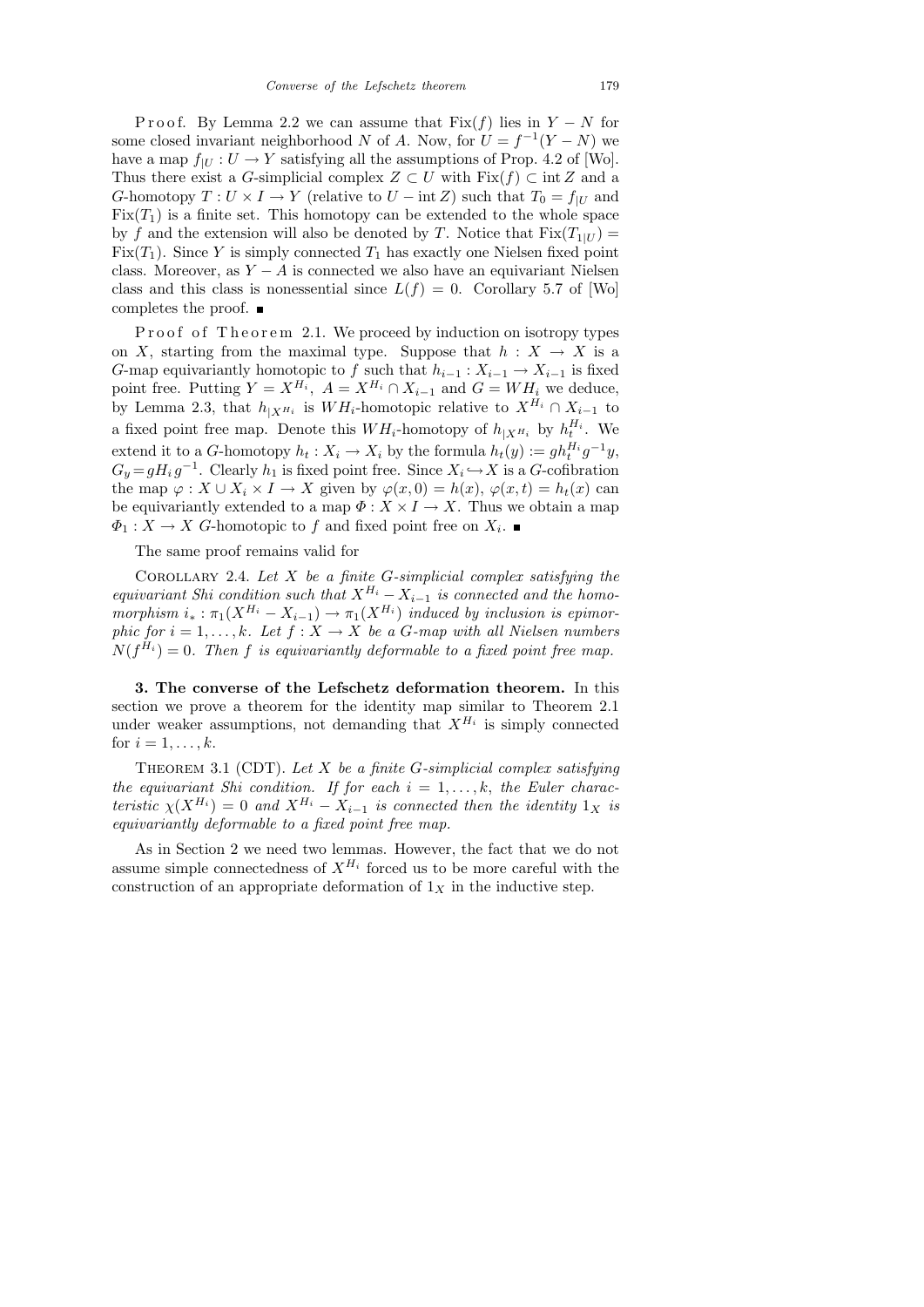Let  $N \subset X$  be a G-subcomplex of X. We denote by  $N^*$  the G-subcomplex of X consisting of all simplices  $\sigma$  of X such that  $\overline{\sigma} \cap N = \emptyset$ . We call it the *complement* of  $N$  in  $X$ .

LEMMA 3.2. Let  $(Y, A)$  be a finite pair of G-simplicial complexes. Suppose that the restriction of  $1_X$  to A is equivariantly deformable to a fixed point free map. Then there exist a closed regular neighborhood N of A and a G-homotopy  $S: Y \times I \to Y$  such that  $S_0 = 1_Y$  and  $Fix(S_1) = N^*$ .

P r o o f. Let  $F: A \times I \to A$  be a G-homotopy of  $1_A$  with  $Fix(F_1) = \emptyset$ . By Theorem 9.9 of [E–S], A is a strong deformation retract of its second regular neighborhood N. Let  $H : N \times I \to N$  be a homotopy relative to A with  $H_0 = 1_N$  and  $H_1 = r$  a retraction. Clearly, N is a G-subcomplex of Y and we can choose H to be an equivariant homotopy. Let  $\rho: N \to I$ be a continuous invariant function such that  $\varrho^{-1}(0) = \partial N$ , the boundary of N, and  $\varrho^{-1}(1) = A$ . Then the map  $P: N \times I \to N$  defined by  $P(x,t) =$  $F(r(x), t\varrho(x))$  is a G-deformation of  $P_0 = r$ . Consequently, we can define an equivariant homotopy  $Q: N \times I \to N$  of the identity  $1_N$  to a fixed point free map by the formula

$$
Q(x,t) = \begin{cases} H(x,2t), & 0 \le t \le 1/2, \\ P(x,2t-1), & 1/2 \le t \le 1. \end{cases}
$$

In particular,  $Q(x, 1)$  coincides with the retraction r on the boundary  $\partial N$ . Let  $N^*$  be the complement of N in Y. For any  $x \in Y - (N \cup N^*)$  there is a unique simplex  $\tau$  of Y such that  $x \in \text{int } \tau$ . We put  $\sigma_1 = \overline{\tau} \cap N^*$  and  $\sigma_2 = \overline{\tau} \cap N$ . Since  $\overline{\tau}$  is the join of  $\overline{\sigma}_1$  and  $\overline{\sigma}_2$ ,  $\overline{\tau} = \overline{\sigma}_1 * \overline{\sigma}_2$ , there are unique points  $p_1 \in \sigma_1$ ,  $p_2 \in \sigma_2$  and  $s \in (0,1)$  such that  $x = (1-s)p_1 + sp_2$ . Using this notation we define a map  $R: (Y - (int N \cup int N^*)) \times I \rightarrow Y$  by

$$
R(x,t) = \begin{cases} (1 - s(1+t))p_1 + (1+t)sp_2, & \frac{1}{t+1} \ge s, \\ Q(p_2, (1+t)s - 1), & \frac{1}{t+1} \le s. \end{cases}
$$

Notice that  $R(x, 1) = x$  only if  $x \in \partial N^*$ . Finally, a homotopy  $S: Y \times I \to Y$ satisfying the assertion of the lemma can be defined as follows:

$$
S(x,t) = \begin{cases} Q(x,t), & (x,t) \in N \times I, \\ R(x,t), & (x,t) \in (Y - (\text{int } N \cup \text{int } N^*)) \times I, \\ x, & (x,t) \in N^* \times I. \end{cases}
$$

Remark 3.3. The proof above yields more, namely that for every  $\varepsilon > 0$ the G-homotopy S can be additionally made an  $\varepsilon$ -homotopy.

LEMMA 3.4. Let  $(Y, A)$  be a finite pair of G-simplicial complexes such that  $Y - A$  is a connected free G-space, Y is of type S and has Euler characteristic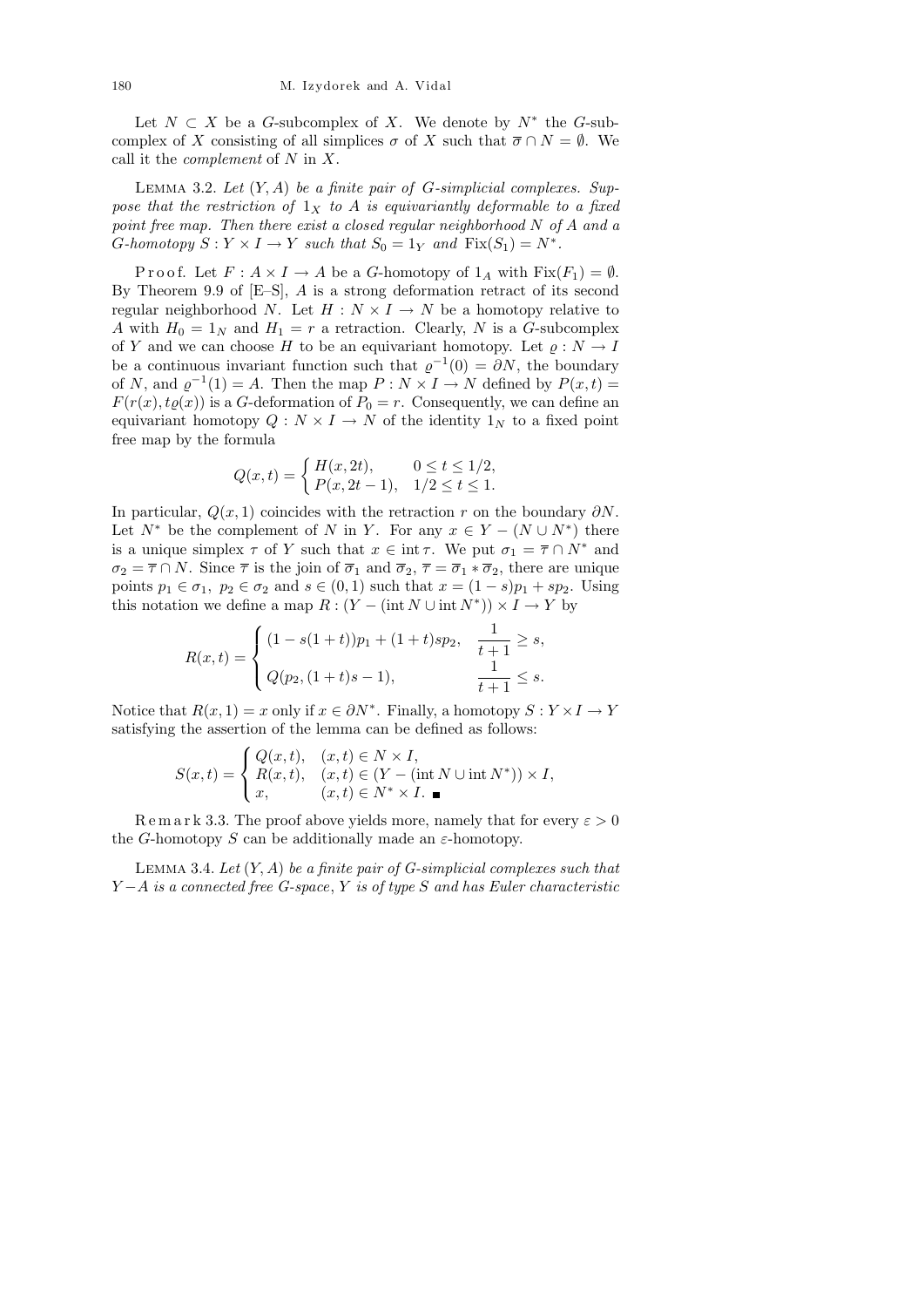zero. Then the map  $f = S_1$  as in Lemma 3.2 is G-homotopic to a fixed point free map.

P r o o f. Put  $U = f^{-1}(Y - N)$ ; then U is a free open invariant neighborhood of  $N^*$ . Let l be the Lebesgue number of an open star covering  $\Theta$  of Y. By Proposition 4.2 of [Wo] there exist a finite G-simplicial complex  $Z \subset U$ with  $N^* \subset \text{int } Z$  and an equivariant  $\eta$ -homotopy  $T: U \times I \to Y$  (relative to  $U - \text{int } Z$ ) such that  $T_0 = f_{|U}$ ,  $\text{Fix}(T_1)$  is a finite set and  $\eta < \frac{1}{2}l$ . Clearly,  $T$  can be extended to the whole space by  $f$  and this extension will also be denoted by T. Notice that we still have  $Fix(T_1) = Fix(T_{1|U})$ .

We want to show that all fixed points of  $T_1$  are in the same Nielsen class. Let  $z_1, z_2 \in \text{Fix}(T_1)$  and let  $\alpha$  be a path from  $z_1$  to  $z_2$ . Using the homotopy  $V: Y \times I \rightarrow Y$  given by

$$
V(x,t) = \begin{cases} S(x, 2t), & 0 \le t \le 1/2, \\ T(x, 2t - 1), & 1/2 \le t \le 1, \end{cases}
$$

where S is as in Lemma 3.2, we find that  $V(\alpha(s), 0) = \alpha(s)$  is homotopic to  $(T_1 \circ \alpha)(s) = V(\alpha(s), 1)$  but the homotopy is not relative to endpoints. During the homotopy  $z_1$  and  $z_2$  make loops  $V(z_1, t)$ ,  $V(z_2, t)$  with diameter not greater than  $2\eta < l$ . Thus there are open stars  $St_1, St_2 \in \Theta$  including  $V(z_1, t)$  and  $V(z_2, t)$  respectively. Hence, both loops are homotopically trivial (relative to endpoints). Consequently, we have

$$
\alpha \simeq V(z_1, \cdot) * T_1 \circ \alpha * V(z_2, \cdot)^{-1}
$$
rel.  $\{z_1, z_2\}$ 

and by the contractibility of the loops,

$$
V(z_1, \cdot) * T_1 \circ \alpha * V(z_2, \cdot)^{-1} \simeq T_1 \circ \alpha \text{ rel. } \{z_1, z_2\}.
$$

Since  $Y - A$  is connected  $\alpha$  can be chosen to avoid A and therefore there is also exactly one equivariant Nielsen class. Now,  $\chi(Y) = 0$  and this class is nonessential. But  $Y$  is of type  $S$  and by Corollary 5.7 of [Wo] we have the fixed point free map we are looking for.  $\blacksquare$ 

Proof of Theorem 3.1. It is the same as that of Theorem 2.1. One only has to replace Lemmas 2.2 and 2.3 by Lemmas 3.2 and 3.4.

R e m a r k 3.5. Notice that the assumption of  $X^{H_i}$ – $X_{i-1}$  being connected implies that all connected components of  $X^{H_i}$  have Euler characteristic zero. Clearly the condition  $\chi(X^{H_i}) = 0$  is not sufficient to deform the identity equivariantly to a fixed point free map.

EXAMPLE 1. Let  $M_1$  be the boundary-connected sum of two copies of the Cartesian product  $D^4 \times S^1$  of a four-dimensional disc and a one-dimensional sphere. For  $x_0 \in \text{int } M_1$  take a sufficiently small open disc  $\mathring{D}(x_0)$  centered at  $x_0$  and put  $M = M_1 - \overset{\circ}{D}(x_0)$ . The boundary  $\partial M$  of M is a disjoint union of  $S^4$  with the connected sum  $S^3 \times S^1 \# S^3 \times S^1$ .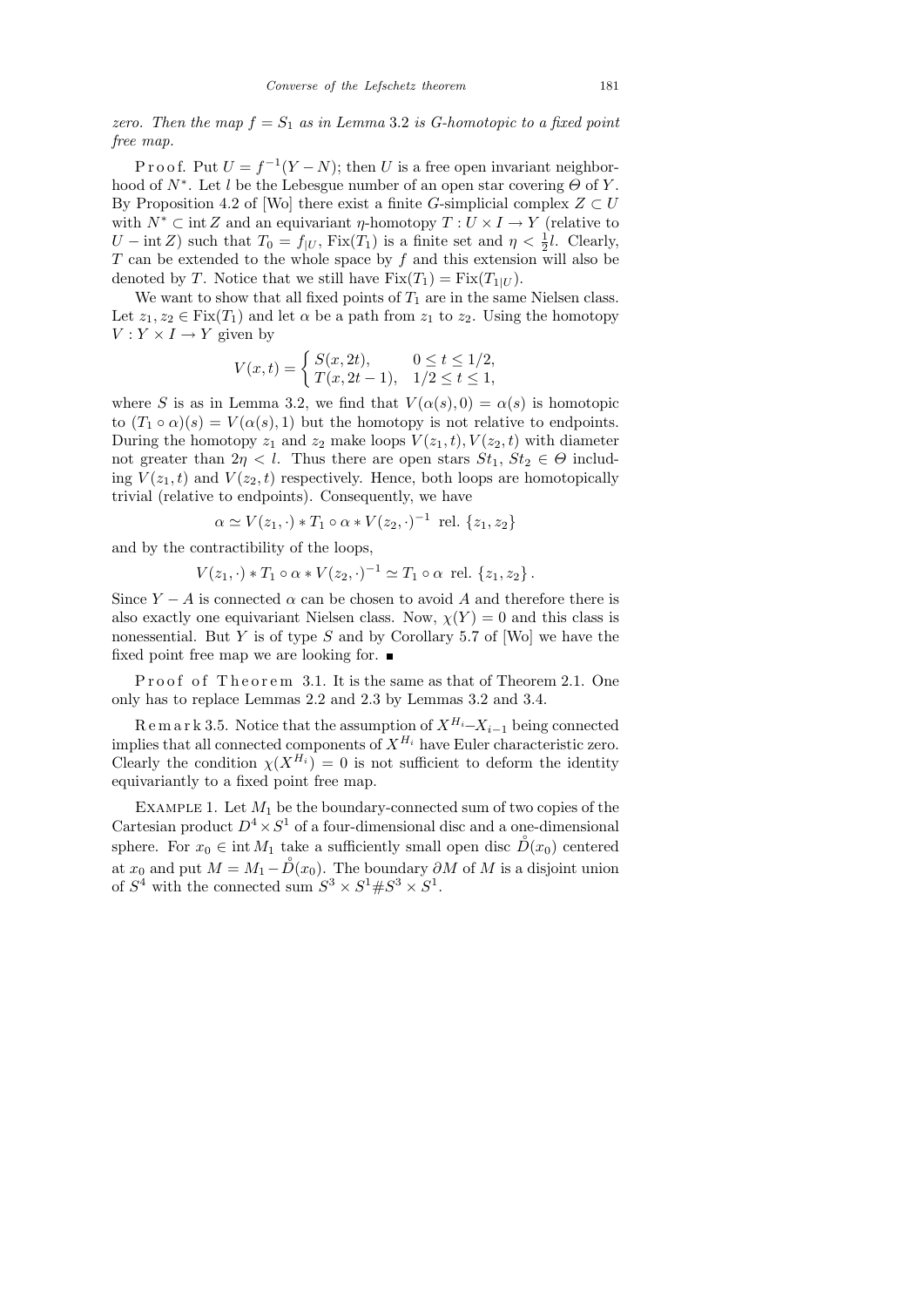Consider the manifold  $N = M \sqcup_{\partial M} M$  with the natural  $\mathbb{Z}_2$ -action. Then  $N^{\mathbb{Z}_2} = S^4 \sqcup S^3 \times S^1 \# S^3 \times S^1$  and  $\chi(N) = \chi(N^{\mathbb{Z}_2}) = 0$ , but  $1_N$  is not equivariantly deformable to a fixed point free map. Notice that in this example neither  $N^{\mathbb{Z}_2}$  nor  $N - N^{\mathbb{Z}_2}$  is connected. By a slight modification we can arrange things so that only one of them is not connected. Indeed, let W be the 3-dimensional real representation of  $\mathbb{Z}_2 = \{1, -1\}$  given by  $(-1)(x, y, z) = (-x, -y, z)$ , and let  $S(W)$  denote the unit sphere. Then for the  $\mathbb{Z}_2$ -manifold  $\widetilde{N} = N \times S(W)$  we have  $\chi(\widetilde{N}) = \chi(\widetilde{N}^{\mathbb{Z}_2}) = 0$  and  $\widetilde{N} - \widetilde{N}^{\mathbb{Z}_2}$ is connected.

However, the connectedness of  $X^{H_i} - X_{i-1}$  is not necessary to deform the identity equivariantly to a fixed point free map, as shown in

EXAMPLE 2. Let  $W_1$  be the 2-dimensional representation of  $\mathbb{Z}_2$  given by  $(-1)(x, y) = (-x, y)$ , and let  $S(W_1)$  be the unit sphere. Consider the torus  $T = S(W_1) \times S^1$  with the diagonal action of  $\mathbb{Z}_2$ , where  $\mathbb{Z}_2$  acts trivially on  $S^1$ . Then neither  $T^{\mathbb{Z}_2} = S^1 \sqcup S^1$  nor  $T - T^{\mathbb{Z}_2}$  is connected. Nevertheless, the map  $f: T \to T$  defined by  $f(z_1, z_2) = (z_1, -z_2)$  is fixed point free and  $\mathbb{Z}_2$ -homotopic to  $1_T$ .

PROBLEM 3.6. Let  $X$  be a  $G$ -complex satisfying the equivariant Shi condition. Assume that all connected components of  $X^H$  have Euler characteristic zero for any  $H \leq G$ . Is it true that the identity map  $1_X$  is equivariantly deformable to a fixed point free map?

We can give an affirmative answer to this question if  $X$  is a closed smooth  $G$ -manifold  $M$  and  $G$  an abelian group of odd order. If, in addition, we suppose that the dimension of  $M$  is odd, then the identity is always equivariantly deformable to a fixed point free map. This is due to the fact that each connected component of  $M<sup>H</sup>$  has even codimension in M and, consequently, all the above-mentioned components have Euler characteristic zero (cf. [Bo]). We believe that the above problem is interesting even for the particular case of a  $\mathbb{Z}_2$ -manifold.

Acknowledgements. This paper was written during a stay at the Centre de Recerca Matem`atica of the Institut d'Estudis Catalans. The authors wish to express their gratitute to Prof. Manuel Castellet for his support and hospitality.

## **References**

- [B–G] L. Borsari and D. Gonçalves, *G*-deformations to fixed point free maps via *obstruction theory*, preprint.
- [Bo] C. Bowszyc, *On the components of the principal part of a manifold with a finite group action*, Fund. Math. 115 (1983), 229–233.